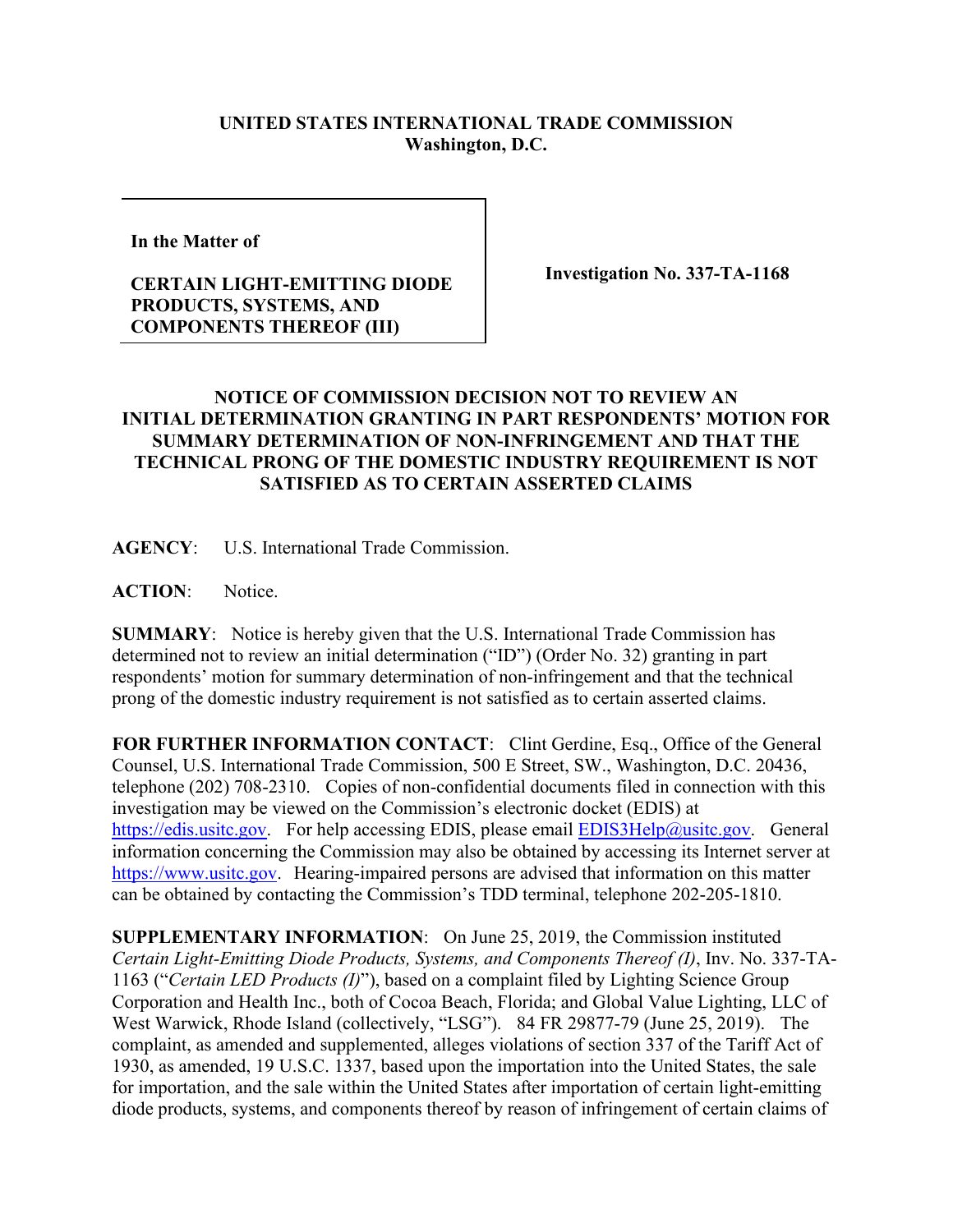U.S. Patent Nos. 7,528,421 ("the '421 patent"); 7,095,053 ("the '053 patent"); 7,098,483 ("the '483 patent"); 8,506,118 ("the '118 patent); 8,674,608 ("the '608 patent"); 8,201,968 ("the '968 patent"); and 8,967,844 ("the '844 patent").The complaint further alleges the existence of a domestic industry. The Commission's notice of investigation named 23 respondents: Nichia Corp. of Tokushima, Japan; Nichia America Corp. of Wixom, Michigan; Cree, Inc. of Durham, North Carolina; Cree Hong Kong, Ltd. of Shatin, Hong Kong; Cree Huizhou Solid State Lighting Co. Ltd. of Guangdong, China; OSRAM GmbH and OSRAM Licht AG, both of Munich, Germany; OSRAM Opto Semiconductors GmbH of Regensburg, Germany; OSRAM Opto Semiconductors, Inc. of Sunnyvale, California; Lumileds Holding B.V. of Schipol, Netherlands; Lumileds LLC of San Jose, California; Signify N.V. (f/k/a Phillips Lighting N.V.) of Eindhoven, Netherlands; and Signify North America Corporation of Somerset, New Jersey; MLS Co., Ltd. of Zhongshan City, China; LEDVANCE GmbH of Garching, Germany; LEDVANCE LLC of Wilmington, Massachusetts; General Electric Company of Boston, Massachusetts; Consumer Lighting (U.S.), LLC (d/b/a GE Lighting, LLC) and Current Lighting Solutions, LLC, both of Cleveland, Ohio; Acuity Brands, Inc. of Atlanta, Georgia; Acuity Brands Lighting, Inc. of Conyers, Georgia; Leedarson Lighting Co., Ltd. of Xiamen, China; Leedarson America, Inc. of Smyrna, Georgia (all collectively, "Respondents"). The Office of Unfair Import Investigations is not participating in the investigation.

On July 10, 2019, the ALJ, pursuant to Commission Rule 210.14(h), 19 CFR 210.14(h), severed *Certain LED Products (I)* into two investigations. *See Certain LED Products (I)*, Order No. 5 (July 10, 2019). The ALJ specified that all issues relating to whether there is a violation of section 337 based on the allegations of infringement of the '118 and '608 patents would be addressed in *Certain LED Products (I)* (the 1163 investigation). *Id.* The ALJ also specified that all issues relating to whether there is a violation of section 337 based on the allegations of infringement of the '421, '053, and '483 patents would be addressed in *Certain Light-Emitting Diode Products, Systems, and Components Thereof (III)*, Inv. No. 337-TA-1168 ("*Certain LED Products (III)*"). *Id.*; *see also Certain LED Products (III)*, Order No. 5 (July 10, 2019).

On November 26, 2019, Respondents moved for summary determination of noninfringement and that the technical prong of the domestic industry requirement is not satisfied with respect to all asserted claims. On February 14, 2020, three days after the ALJ issued a *Markman* Order (Order No. 31) construing certain claims in dispute, LSG filed a notice stipulating that neither infringement nor satisfaction of the technical prong could be shown with respect to claims 11 and 14-16 of the '483 patent and claims 7 and 11-15 of the '053 patent.

On the same date, the ALJ issued the subject ID (Order No. 32) granting in part Respondents' motion for summary determination of non-infringement and that the technical prong of the domestic industry requirement is not satisfied with respect to asserted claims 11 and 14-16 of the '483 patent and claims 7 and 11-15 of the ՚053 patent.